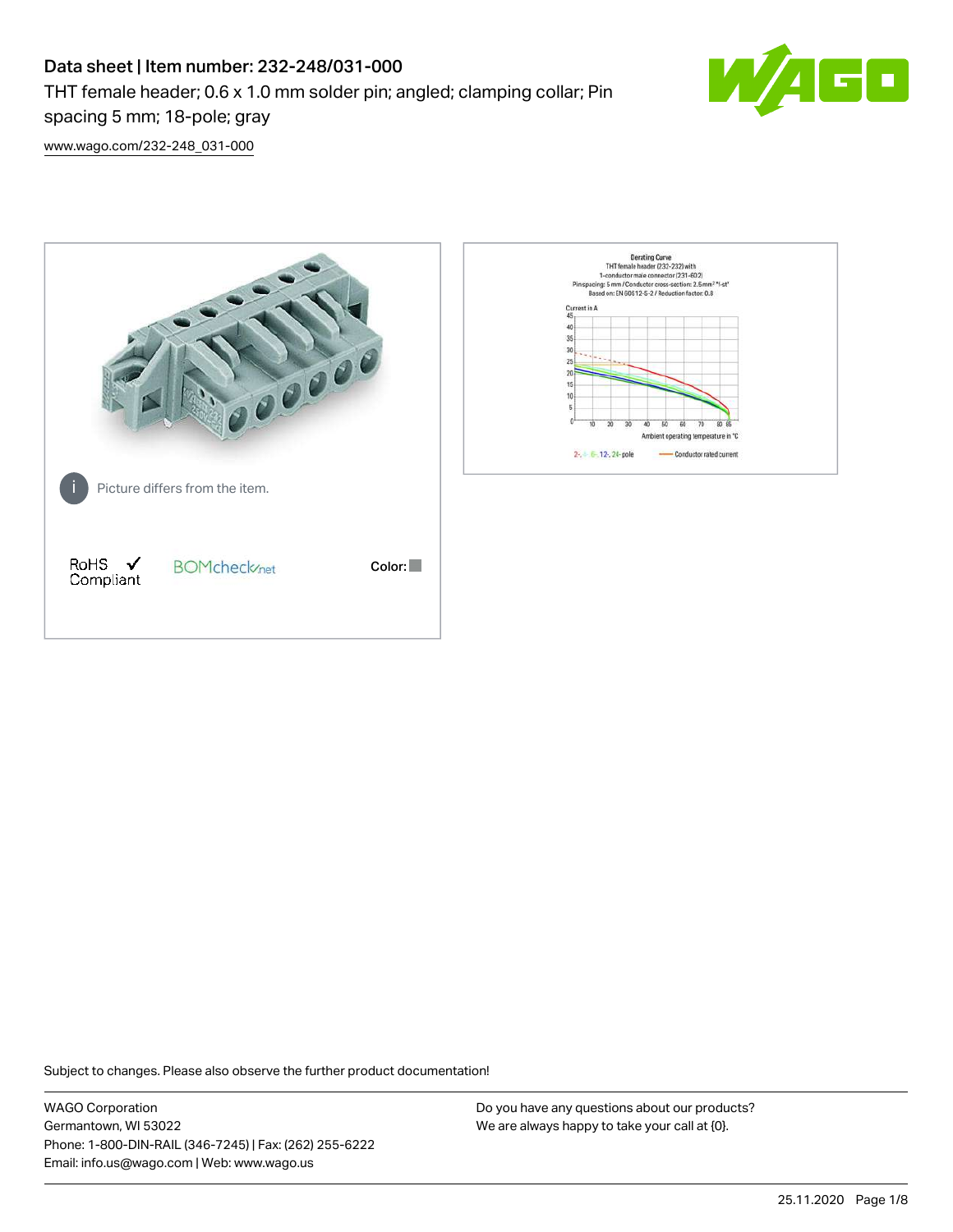



### Item description

- $\blacksquare$ Horizontal or vertical PCB mounting via straight or angled solder pins
- П For board-to-board and board-to-wire connections
- $\blacksquare$ Touch-proof PCB outputs
- $\blacksquare$ Easy-to-identify PCB inputs and outputs
- $\blacksquare$ With coding fingers

#### Safety information 1:

The MCS - MULTI CONNECTION SYSTEM includes connectors without breaking capacity in accordance with DIN EN 61984. When used as intended, these connectors must not be connected/disconnected when live or under load. The circuit design should ensure header pins, which can be touched, are not live when unmated.

# Data Electrical data

Subject to changes. Please also observe the further product documentation!

WAGO Corporation Germantown, WI 53022 Phone: 1-800-DIN-RAIL (346-7245) | Fax: (262) 255-6222 Email: info.us@wago.com | Web: www.wago.us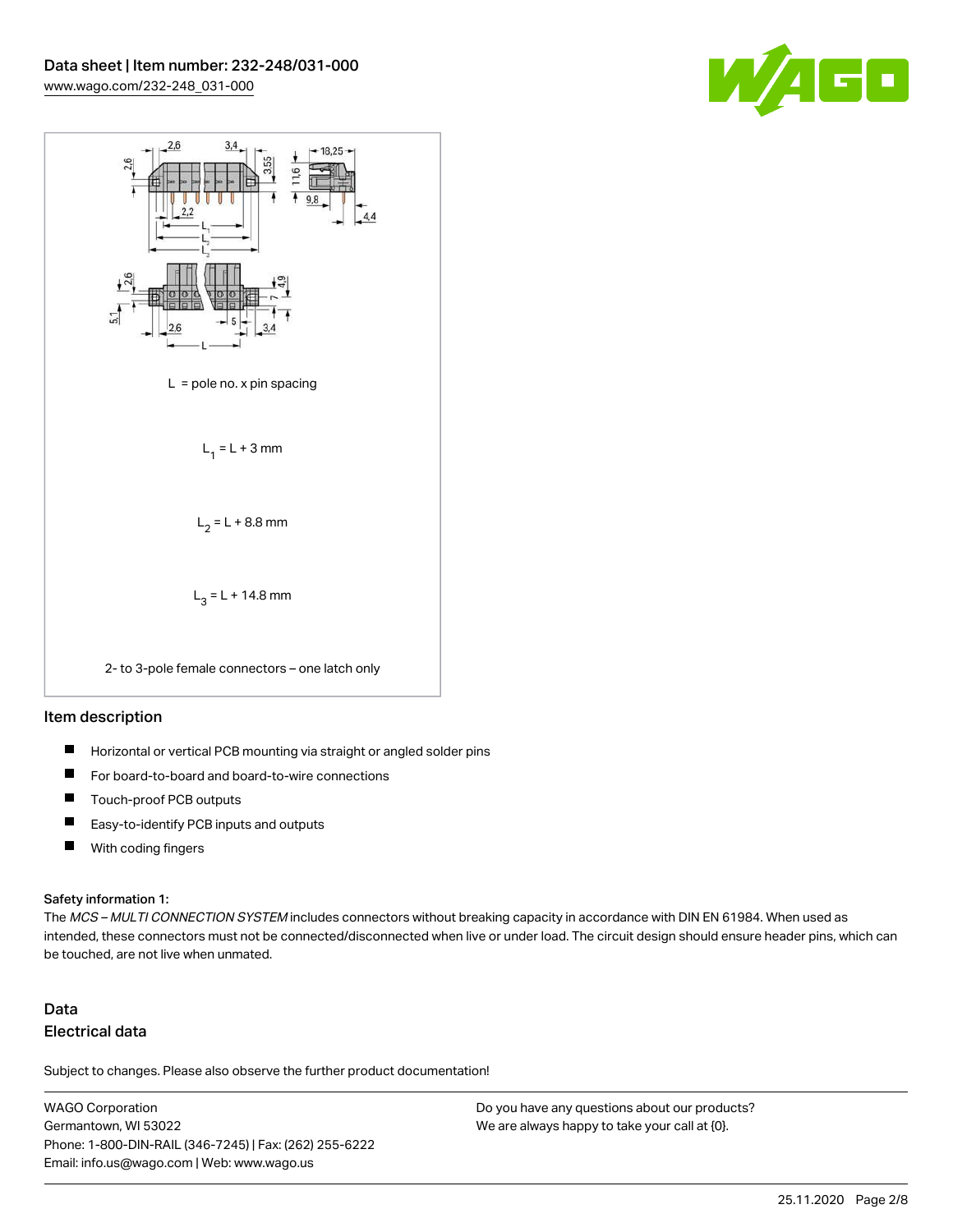

# Ratings per IEC/EN 60664-1

| Ratings per                 | IEC/EN 60664-1                                                        |
|-----------------------------|-----------------------------------------------------------------------|
| Rated voltage (III / 3)     | 320 V                                                                 |
| Rated surge voltage (III/3) | 4 <sub>k</sub> V                                                      |
| Rated voltage (III/2)       | 320 V                                                                 |
| Rated surge voltage (III/2) | 4 <sub>k</sub> V                                                      |
| Nominal voltage (II/2)      | 630 V                                                                 |
| Rated surge voltage (II/2)  | 4 <sub>k</sub> V                                                      |
| Rated current               | 12A                                                                   |
| Legend (ratings)            | $(III / 2)$ $\triangle$ Overvoltage category III / Pollution degree 2 |

#### Ratings per UL 1059

| Approvals per                  | UL 1059 |
|--------------------------------|---------|
| Rated voltage UL (Use Group B) | 300 V   |
| Rated current UL (Use Group B) | 15 A    |
| Rated voltage UL (Use Group D) | 300 V   |
| Rated current UL (Use Group D) | 10 A    |

# Ratings per UL 1977

| Rated voltage UL 1977 | 600 <sup>V</sup><br>. |
|-----------------------|-----------------------|
| Rated current UL 1977 |                       |

# Ratings per CSA

| Approvals per                   | CSA   |
|---------------------------------|-------|
| Rated voltage CSA (Use Group B) | 300 V |
| Rated current CSA (Use Group B) | 15 A  |
| Rated voltage CSA (Use Group D) | 300 V |
| Rated current CSA (Use Group D) | 10 A  |

### Connection data

| Pole No.                   | 18 |
|----------------------------|----|
| Total number of potentials | 18 |
| Number of connection types |    |
| Number of levels           |    |

.<br>Subject to changes. Please also observe the further product documentation!

WAGO Corporation Germantown, WI 53022 Phone: 1-800-DIN-RAIL (346-7245) | Fax: (262) 255-6222 Email: info.us@wago.com | Web: www.wago.us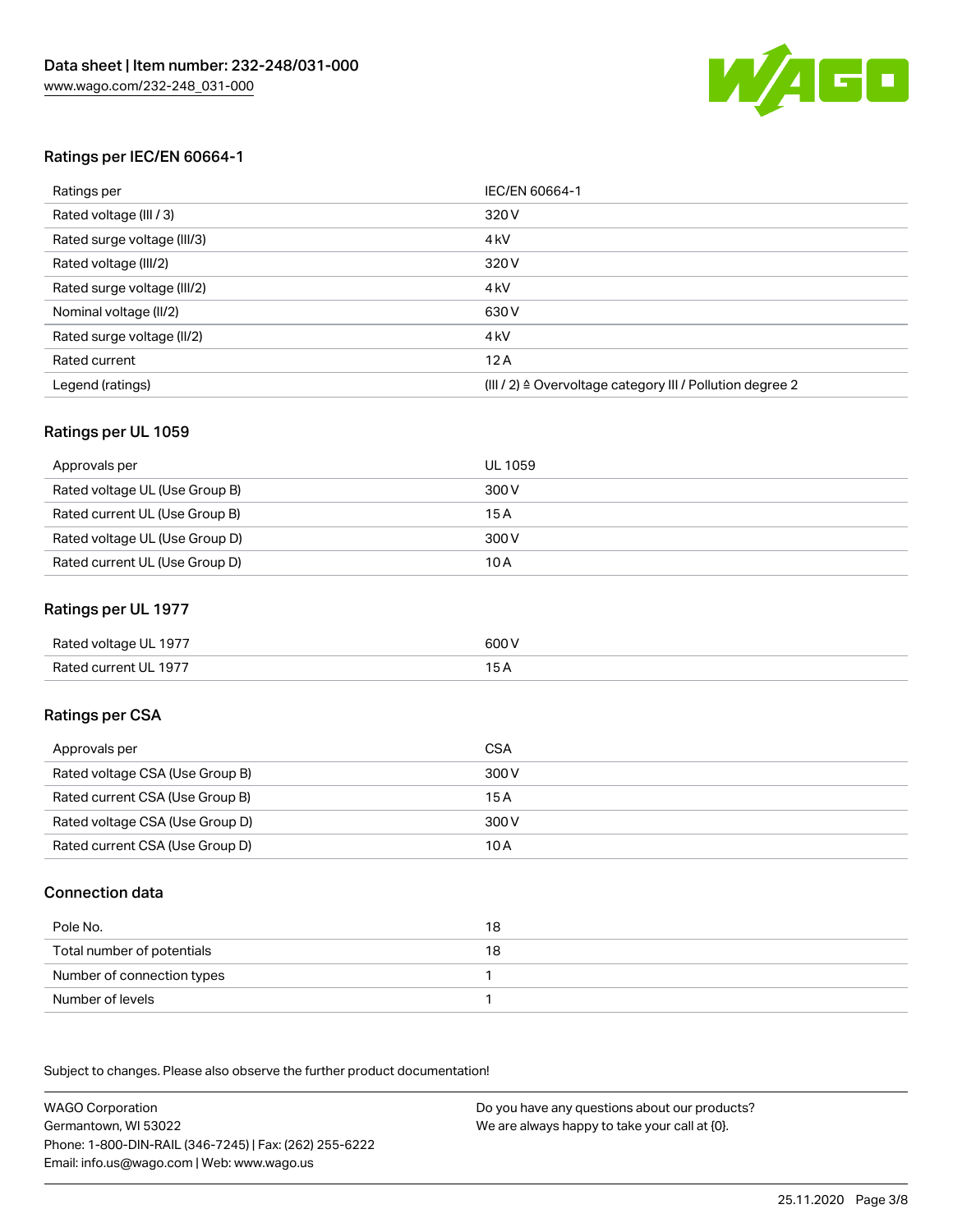

# Physical data

| Pin spacing                          | 5 mm / 0.197 inch     |
|--------------------------------------|-----------------------|
| Width                                | 104.8 mm / 4.126 inch |
| Height                               | 16.6 mm / 0.654 inch  |
| Height from the surface              | 11.6 mm / 0.457 inch  |
| Depth                                | 18.25 mm / 0.719 inch |
| Solder pin length                    | $5 \,\mathrm{mm}$     |
| Solder pin dimensions                | $0.6 \times 1$ mm     |
| Drilled hole diameter with tolerance | $1.3$ $(+0.1)$ mm     |

### Mechanical data

| Mounting type | Mounting flange       |
|---------------|-----------------------|
| Mounting type | Feed-through mounting |
|               | Panel mounting        |

# Plug-in connection

| Contact type (pluggable connector) | Female connector/socket |
|------------------------------------|-------------------------|
| Connector (connection type)        | for PCB                 |
| Mismating protection               | No                      |
| Mating direction to the PCB        |                         |

# PCB contact

| PCB contact                         | тнт                                        |
|-------------------------------------|--------------------------------------------|
| Solder pin arrangement              | over the entire female connector (in-line) |
| Number of solder pins per potential |                                            |

# Material Data

| Color                       | gray             |
|-----------------------------|------------------|
| Material group              |                  |
| Insulation material         | Polyamide (PA66) |
| Flammability class per UL94 | V <sub>0</sub>   |
| Contact material            | Copper alloy     |
| Contact plating             | tin-plated       |
| Weight                      | 17.2 g           |

Subject to changes. Please also observe the further product documentation!

| WAGO Corporation                                       | Do you have any questions about our products? |
|--------------------------------------------------------|-----------------------------------------------|
| Germantown, WI 53022                                   | We are always happy to take your call at {0}. |
| Phone: 1-800-DIN-RAIL (346-7245)   Fax: (262) 255-6222 |                                               |
| Email: info.us@wago.com   Web: www.wago.us             |                                               |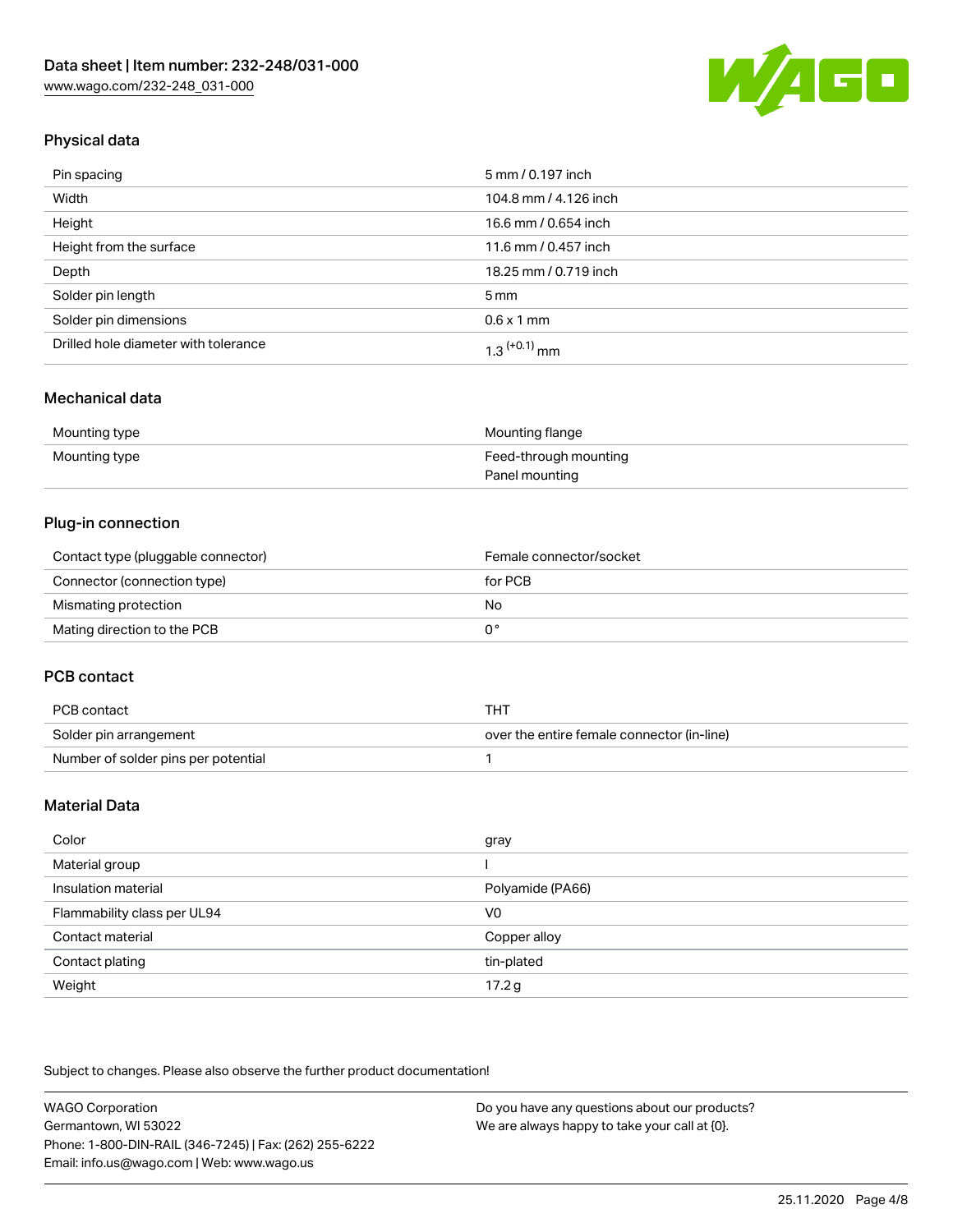

#### Environmental Requirements

| Limit temperature range | $+85 °C$<br>-60 |
|-------------------------|-----------------|
|                         |                 |

# Commercial data

| Packaging type        | <b>BOX</b>    |
|-----------------------|---------------|
| Country of origin     | DE.           |
| <b>GTIN</b>           | 4055143577335 |
| Customs tariff number | 85366990990   |

#### Approvals / Certificates

#### Ship Approvals

| Logo                             | Approval                                                | <b>Additional Approval Text</b> | Certificate<br>name                 |
|----------------------------------|---------------------------------------------------------|---------------------------------|-------------------------------------|
| ABS                              | <b>ABS</b><br>American Bureau of Shipping               | ۰                               | $19 -$<br>HG15869876-<br><b>PDA</b> |
| <b>BUNEAU</b>                    | BV<br>Bureau Veritas S.A.                               | IEC 60998                       | 11915/D0 BV                         |
| <b>DNV-GL</b><br><b>MARITIME</b> | <b>DNV GL</b><br>Det Norske Veritas, Germanischer Lloyd | $\overline{\phantom{0}}$        | TAE 000016Z                         |

#### UL-Approvals

|      |                               |                                 | Certificate |
|------|-------------------------------|---------------------------------|-------------|
| Logo | Approval                      | <b>Additional Approval Text</b> | name        |
|      | UR                            | <b>UL 1977</b>                  | E45171      |
| Б    | UL International Germany GmbH |                                 |             |

#### Counterpart



#### Item no.231-618

1-conductor male connector; 2.5 mm²; Pin spacing 5 mm; 18-pole; 2,50 mm²; gray [www.wago.com/231-618](https://www.wago.com/231-618)

Subject to changes. Please also observe the further product documentation!

WAGO Corporation Germantown, WI 53022 Phone: 1-800-DIN-RAIL (346-7245) | Fax: (262) 255-6222 Email: info.us@wago.com | Web: www.wago.us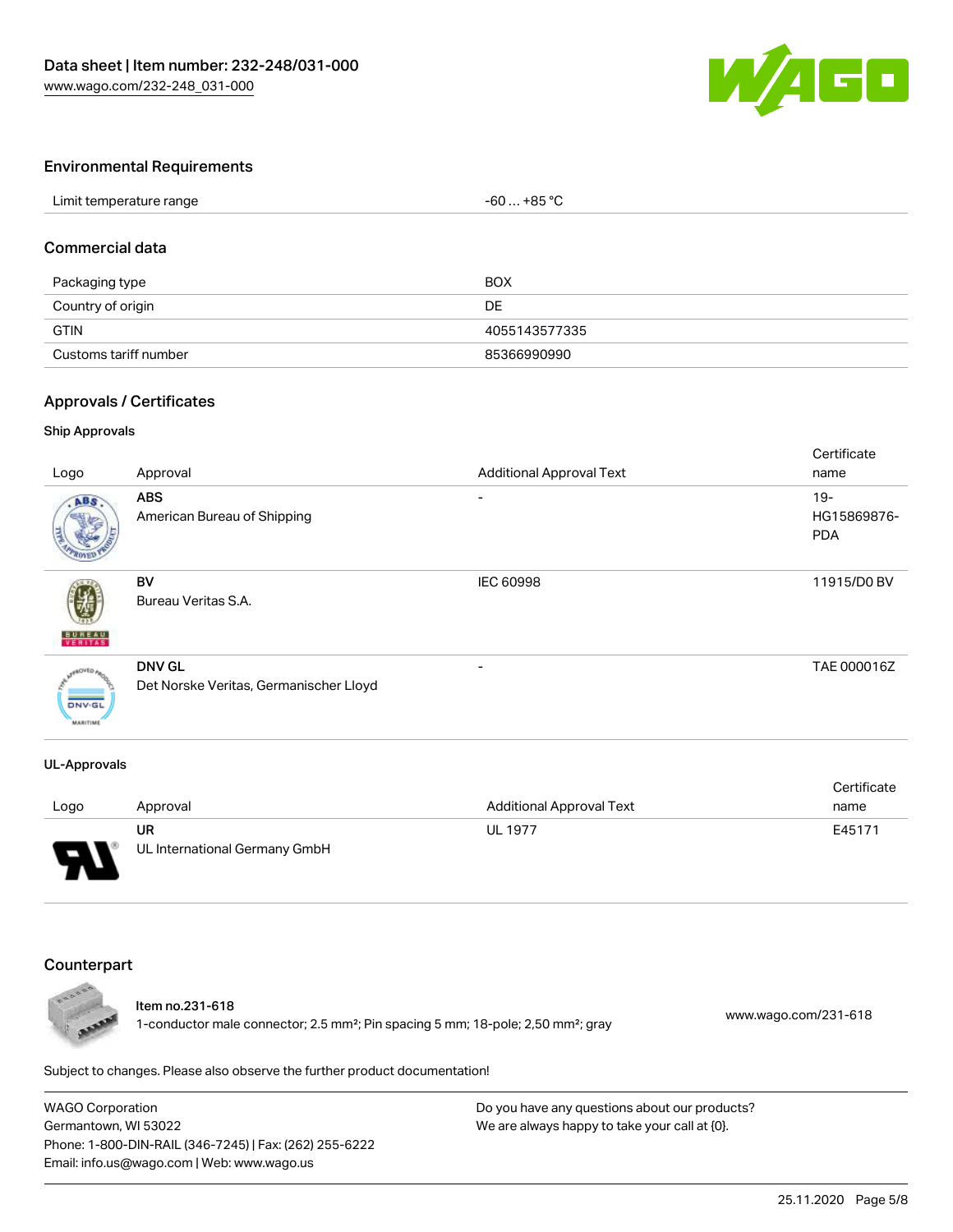

# Compatible products

| assembling |  |
|------------|--|
|            |  |

|       | Item no.: 231-194<br>Self-tapping screw; B 2.2x13, fixing hole 1.8 mm Ø                                                    | www.wago.com/231-194 |
|-------|----------------------------------------------------------------------------------------------------------------------------|----------------------|
|       | Item no.: 231-195<br>Screw with nut; M2x12; for fixing element                                                             | www.wago.com/231-195 |
|       | Item no.: 231-295<br>Screw with nut                                                                                        | www.wago.com/231-295 |
| check |                                                                                                                            |                      |
|       | Item no.: 210-136<br>Test plug; 2 mm Ø; with 500 mm cable                                                                  | www.wago.com/210-136 |
|       | Item no.: 210-137<br>Test plug; 2.3 mm $\emptyset$ ; with 500 mm cable                                                     | www.wago.com/210-137 |
|       | Item no.: 231-661<br>Test plugs for female connectors; for 5 mm and 5.08 mm pin spacing; 2,50 mm <sup>2</sup> ; light gray | www.wago.com/231-661 |

# Downloads Documentation

| <b>Additional Information</b>                                                                                                                                          |             |               |          |
|------------------------------------------------------------------------------------------------------------------------------------------------------------------------|-------------|---------------|----------|
| Technical explanations                                                                                                                                                 | Apr 3, 2019 | pdf<br>3.6 MB | Download |
|                                                                                                                                                                        |             |               |          |
| <b>CAD files</b>                                                                                                                                                       |             |               |          |
| CAD data                                                                                                                                                               |             |               |          |
| 2D/3D Models 232-248/031-000                                                                                                                                           |             | <b>URL</b>    | Download |
| <b>PCB Design</b>                                                                                                                                                      |             |               |          |
| Symbol and Footprint 232-248/031-000                                                                                                                                   |             | <b>URL</b>    | Download |
| CAx data for your PCB design, consisting of "schematic symbols and PCB footprints",<br>allow easy integration of the WAGO component into your development environment. |             |               |          |
| Supported formats:                                                                                                                                                     |             |               |          |
| Accel EDA 14 & 15<br>ш                                                                                                                                                 |             |               |          |
| ш<br>Altium 6 to current version                                                                                                                                       |             |               |          |

Cadence Allegro

Subject to changes. Please also observe the further product documentation!

WAGO Corporation Germantown, WI 53022 Phone: 1-800-DIN-RAIL (346-7245) | Fax: (262) 255-6222 Email: info.us@wago.com | Web: www.wago.us Do you have any questions about our products? We are always happy to take your call at {0}.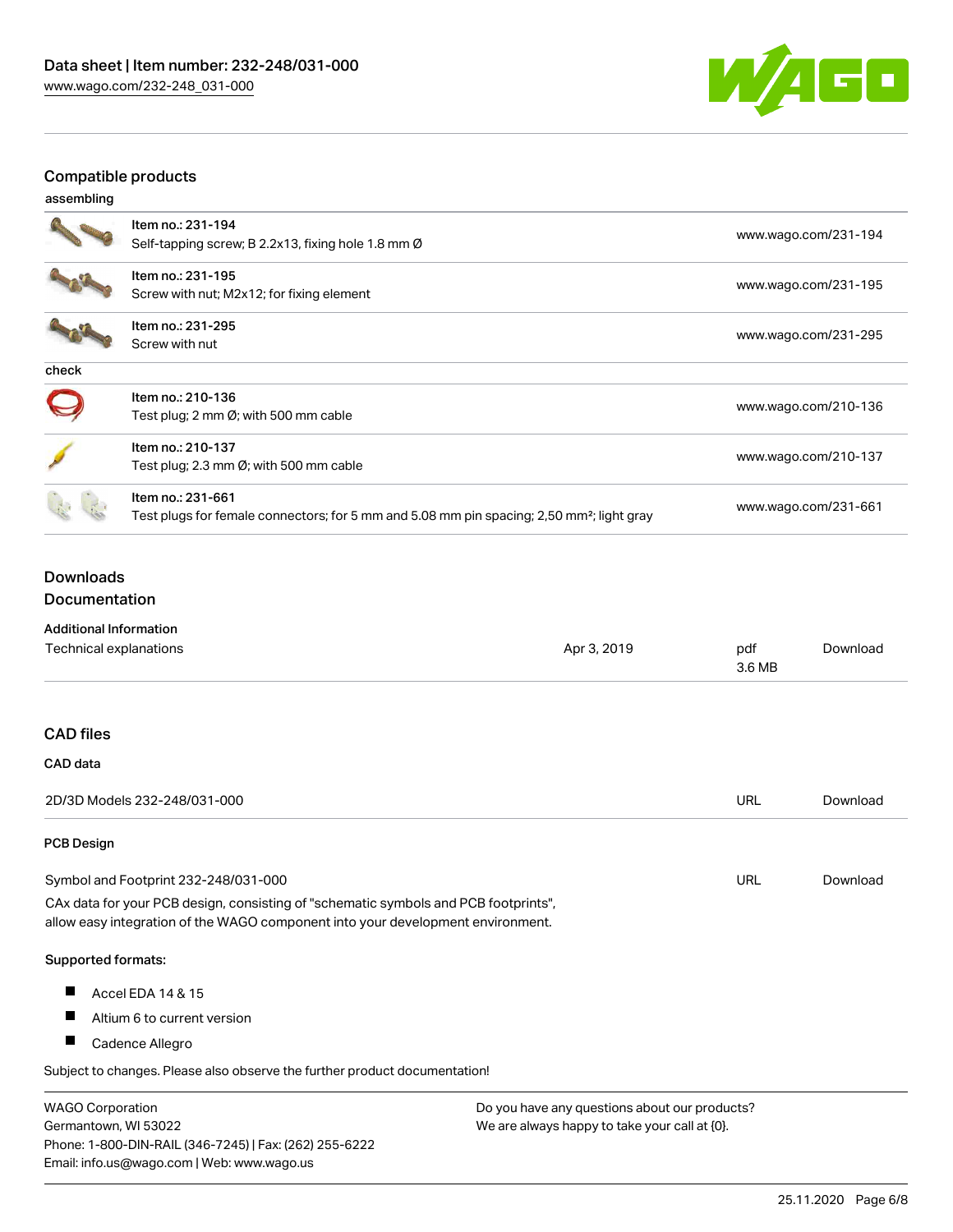

- $\blacksquare$ DesignSpark
- П Eagle Libraries
- П KiCad
- $\blacksquare$ Mentor Graphics BoardStation
- $\blacksquare$ Mentor Graphics Design Architect
- П Mentor Graphics Design Expedition 99 and 2000
- $\blacksquare$ OrCAD 9.X PCB and Capture
- $\blacksquare$ PADS PowerPCB 3, 3.5, 4.X, and 5.X
- $\blacksquare$ PADS PowerPCB and PowerLogic 3.0
- $\blacksquare$ PCAD 2000, 2001, 2002, 2004, and 2006
- П Pulsonix 8.5 or newer
- $\blacksquare$ **STL**
- $\blacksquare$ 3D STEP
- П TARGET 3001!
- $\blacksquare$ View Logic ViewDraw
- $\blacksquare$ Quadcept
- П Zuken CadStar 3 and 4
- П Zuken CR-5000 and CR-8000

PCB Component Libraries (EDA), PCB CAD Library Ultra Librarian

#### CAE data

ZUKEN Portal 232-248/031-000 URL [Download](https://www.wago.com/us/d/Zuken_URLS_232-248_031-000)

# Installation Notes

#### Application

Subject to changes. Please also observe the further product documentation!

WAGO Corporation Germantown, WI 53022 Phone: 1-800-DIN-RAIL (346-7245) | Fax: (262) 255-6222 Email: info.us@wago.com | Web: www.wago.us